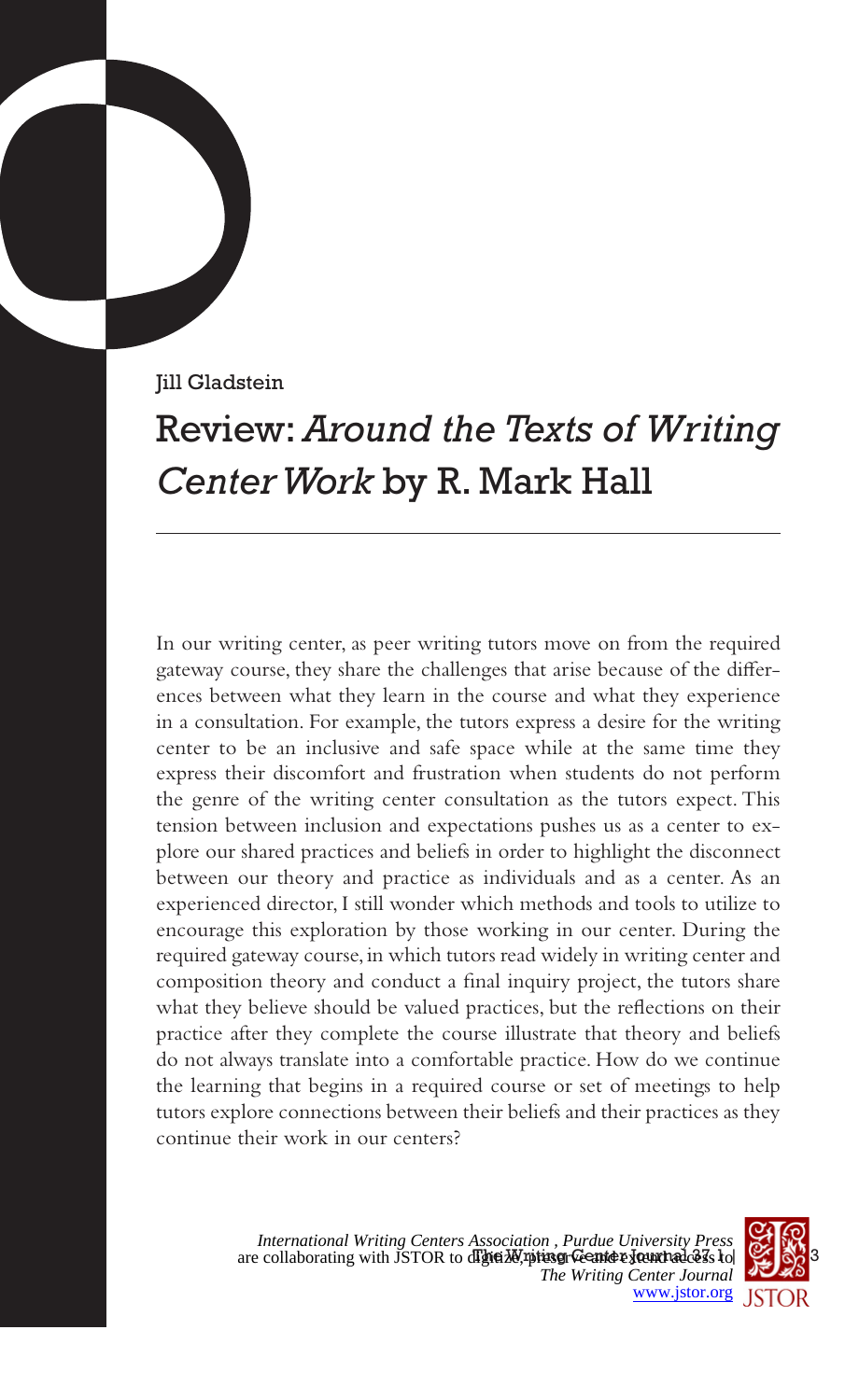R. Mark Hall's *Around the Texts of Writing Center Work: An Inquiry-Based Approach to Tutor Education* provides readers with a comprehensive approach for integrating tutor training with a center's research agenda, asking those who work in a given writing center to serve as practitioner researchers of their own practice within a writing consultation and the center itself. He argues for the examination of documents from our centers, such as tutor-session notes and observation transcripts, because these documents serve as artifacts of our practice, and when they are analyzed by those of us working in the center, we can have discussions about what we value and how those values do or do not play out in writing consultations. Hall asks us to take an inquiry-based approach to tutor education in which we ask our staff to continually theorize and interrogate our shared practices embodied in our texts in order to uncover and articulate the *why* behind the *what* of our daily practices in our writing centers. He shows us how to use inquiry to build a community of practice.

Hall's book comes at a time when the field of writing center studies continues the call for more research of our practices. Much like the *The Oxford Guide for Writing Tutors: Practice and Research* (2016), Hall brings together tutor education and research in order to show readers that having a research agenda does not need to be an extra burden for a writing center or its members. Instead, by sharing a rich description of how he utilizes documents from his center to theorize about, research on, and reflect upon the current practices of his tutors, Hall argues that our documents ask us to interrogate the relationship between theory and practice in order to develop the habits of mind necessary for this work. His text pushes new writing center administrators to go beyond a simple how-to approach for tutor training and provides a space for more experienced writing center administrators or established centers to revisit their practices in order to make their values more explicit.

In separate chapters, Hall presents five different documents that may be found in the everyday practices of a writing center: 1. a list of valued tutoring practices; 2. transcripts of tutoring sessions; 3. tutor-session notes; 4. a peer-tutor blog; and 5. an assignment for ongoing tutor education. In each chapter he applies a different conceptual framework to the presented document to show readers how the document could be pulled apart and analyzed in order to help tutors uncover the relationship among theory, practice, and research. For example, in Chapter 2, Hall shares the process of having his staff identify and list the most valued practices in their work as writing tutors as a means of creating a community of practice. He purposely calls them valued because

while "best" implies the only/right way to tutor, "valued" acknowledges that these practices are not arbitrary or neutral. They are ne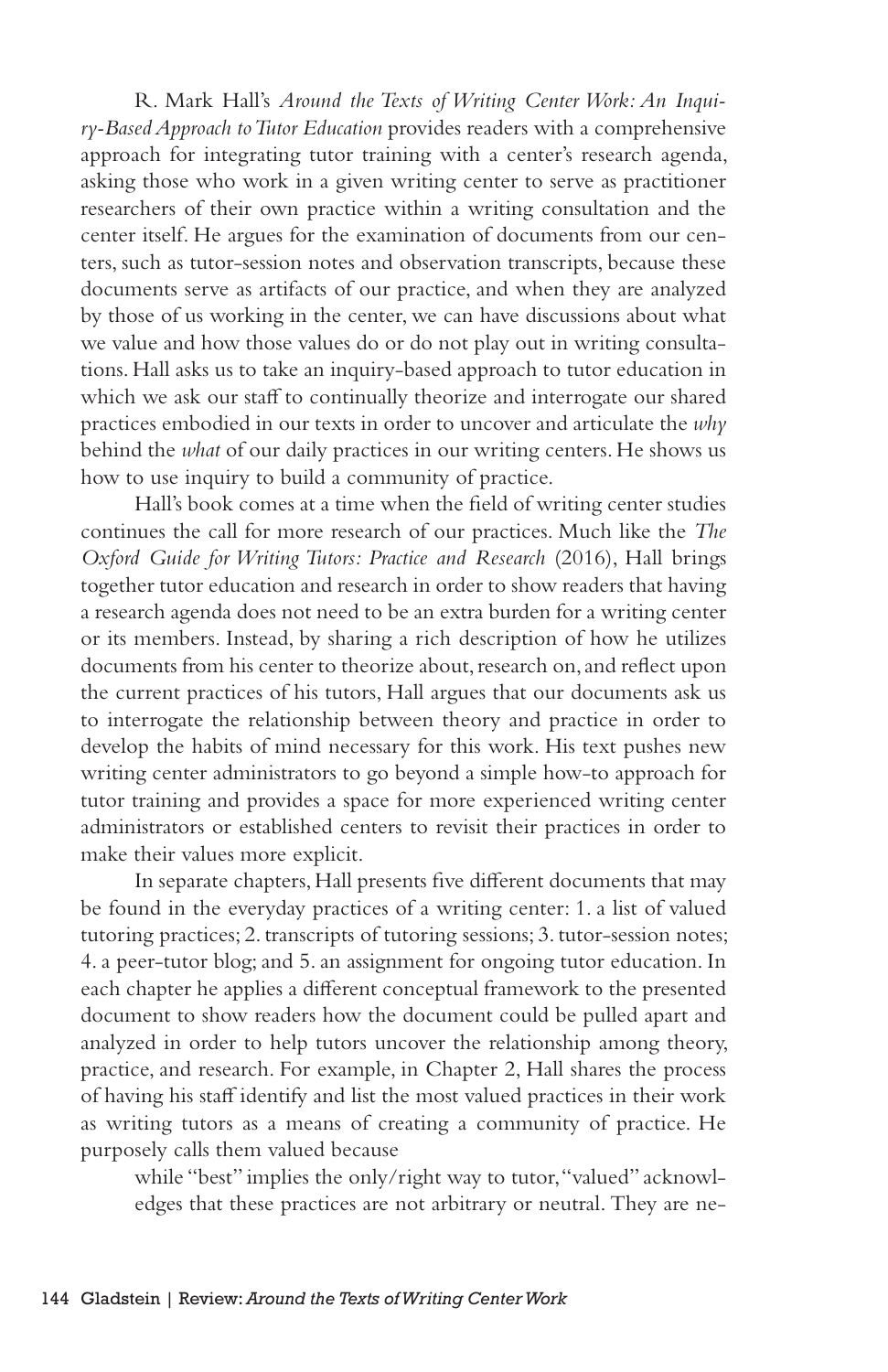gotiated. They are privileged. Thus "valued" prompts us to confront the ways that power circulates in and around such a list. "Valued" invites questioning, such as "Valued by whom?," "Why?," and "To what ends?" "Valued" invites us to trace the ways our writing center community's shared goals, meanings, and practices evolve over time. (p. 21)

Hall's distinction of the word *value* shows us the level of analysis he expects an inquiry-based approach to tutor education to take in our own centers. The list of 20 valued practices includes such items as "establish a rapport with writer" and "address writer's concerns" and reads much like a list you would find in many centers. However, this list doesn't serve as an instruction manual Hall hands out to his tutors each semester; through this chapter he illustrates how he instead utilizes the list to provide a safe and reflective space for observations of tutors. The list of 20 valued practices provides Hall's tutors with a structure for their observations, in which tutors use one or more of the valued practices to guide their observation. Observers ask the tutors which values they would like the observer to focus on, which allows both the observer and tutor to learn from the observation and follow-up discussion. More than the list itself, the creation and discussion of this list, paired with observations, highlights the messiness of writing center work, which allows the tutors in Hall's center to see observations of their work not as evaluative of how well they tutor but formative or insightful into the relationship between individual practices and shared values.

To further promote the value of tutor observation and to illustrate where tutor education could overlap with a center's research agenda, in Chapter 2, Hall shares a synthesis of multiple studies conducted over the course of three years at three different centers where he amassed a set of 163 observations. Hall, with others in his centers, assessed transcripts of the observations to see how often the different valued practices occur in tutor consultations. He presents the findings to illustrate how this assessment informs the tutor education in his center.

Hall ends each chapter with an assignment he uses in his center. For example, with the chapter on observations, Hall shares the Video Case Discussion assignment. With this assignment, tutors are placed into small groups to share and discuss two filmed consultations. In light of Hall's earlier arguments in favor of observations, the assignment presented here provides guidance for readers wishing to carry out this activity in their own center.

Throughout the text, Hall presents current discussions or debates from writing center practice but with a new lens. He does this by presenting and engaging with literature from many disciplines and using this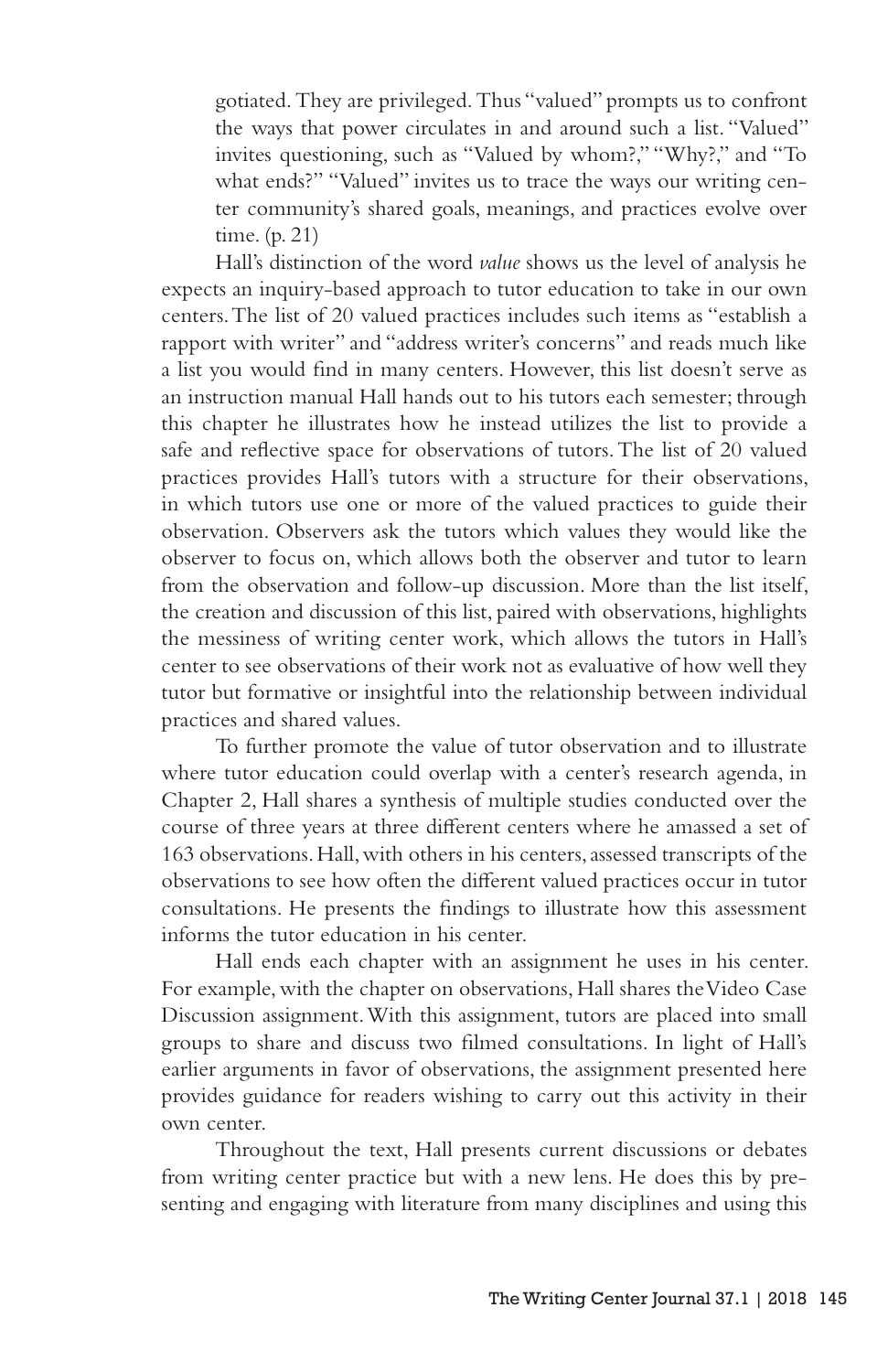literature to interrogate the featured document of that chapter. In Chapter 3, he introduces the conceptual framework of activity theory, a concept that comes from the social sciences, in particular the fields of psychology and education. Hall introduces activity theory through Engeström and Miettinen's definition, which argues that all human activity includes six components:

- an activity, something to do, an "object," "objective," "outcome," animated by some "motive";
- people who engage in the activity, participants, or "subjects";
- "Tools" for accomplishing the task;
- "Rules," "conventions," or "customs" that govern the activity;
- a "community" of people beyond the immediate participants, who engage in the activity;
- "Division of labor" among participants. (Hall, pp.48–49, citing Engeström and Miettinen)

After introducing readers to activity theory and its components, he examines transcribed tutoring sessions using activity theory to reframe the discussion on what it means for the tutor to have disciplinary knowledge of the text the writer brings to a consultation. He asks tutors and administrators to "consider the tutorial itself as an activity system" (47) in order to explore tutor expertise. He moves the disciplinary discussion away from what an individual tutor knows about the content of the paper by referring readers back to the concept of communities of practice he introduced in the previous chapter and putting that concept in conversation with the community-of-people aspect of activity theory. Hall makes the point that even though tutors may participate in a "community of practice beyond the immediate participants" (49) of the consultation based on their course work or major, it is more important in the activity of a writing consultation that a tutor be seen and function as a member of the writing center community.

Activity theory allows tutors to reassess the activity taking place during a consultation. Hall argues that the activity of a writing consultation is not the sharing of disciplinary knowledge between tutor and writer; rather, it is an activity to explore what a writer knows or does not know about their writing. Hall reframes the discomfort and uncertainty expressed by many tutors so the focus is on expertise in working with the learning process of the writer rather than on a lack of disciplinary knowledge. Through his reading of research on novice and expert practices in several fields, Hall views writing tutors as "expert novices." He sees writing tutors gaining expertise in the area of novice writers through their familiarity with the misconceptions and conceptions student writers encounter as they perform different academic genres. Hall shows us through the rest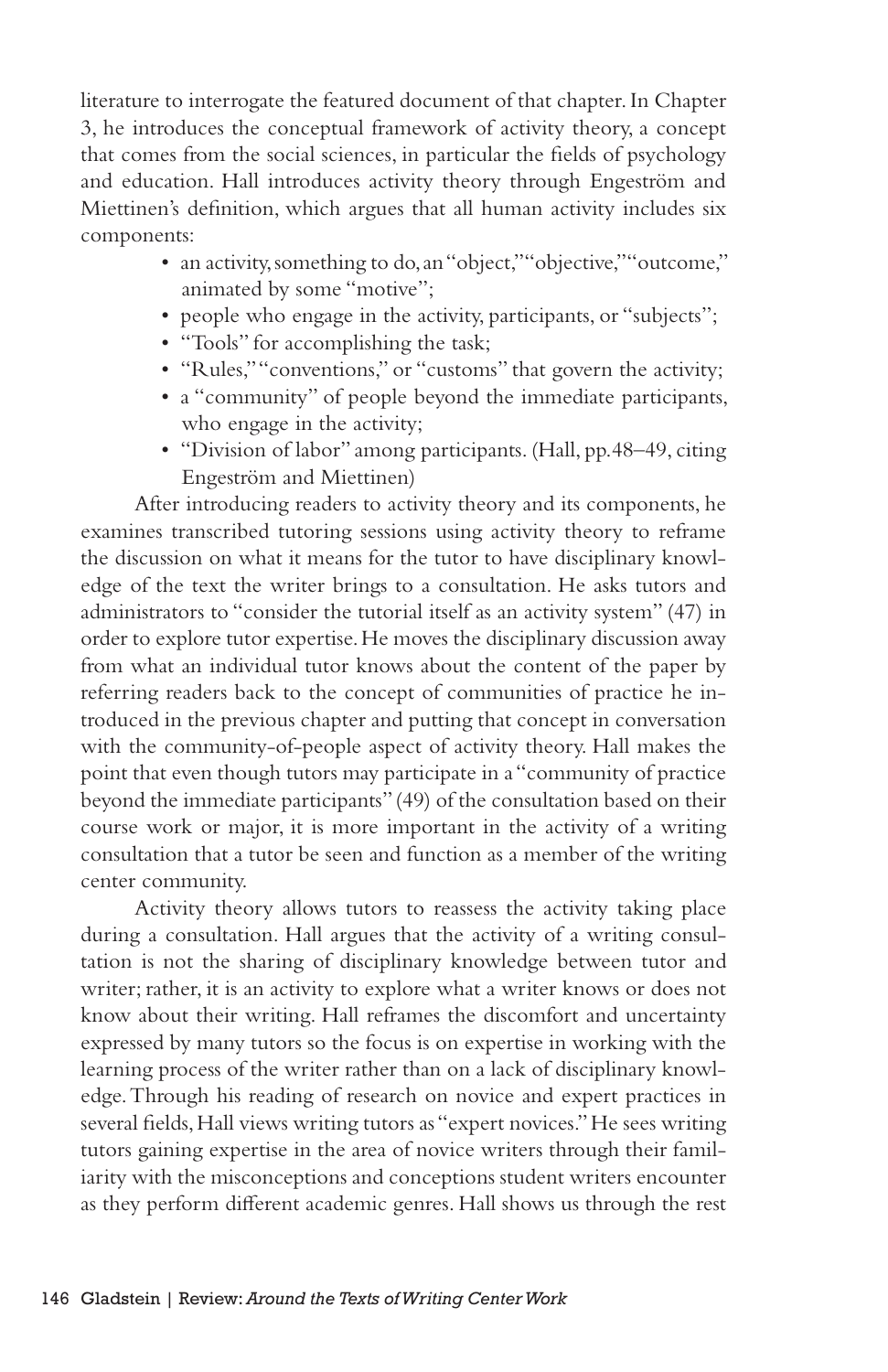of this chapter how writer and tutor misconceptions and conceptions of the activity of writing and learning play out in the activity of the writing consultation.

Some readers may become overwhelmed by all that Hall presents in his text. At times it seems to be two books in one—one or more research studies between discussions of pedagogy and literature. Readers may see the number of individual texts represented in a studied corpus (163 observations) and wonder how they can create a similar process when those documents or the time and experience required to analyze them do not exist. Writing center administrators may have good intentions to do this kind of work but may feel they don't have the time or wherewithal to do this level of exploration. Perhaps recognizing this possibility, Hall in his final chapter presents a graph to illustrate the connection between documents. Creating a list of valued practices may lead to observations, which may lead to transcripts, which may be coded and utilized in an assessment report. Hall suggests writing center administrators focus on one document, and he provides a list of questions to begin this analysis.

The kind of work Hall suggests in his text may ask more of a center than it is prepared to do. It assumes some of these documents already exist and that much can be gained from a little more time and effort with these documents. As I have heard the ongoing calls for writing center research, I do wonder if the ability to theorize writing center work comes from a privileged position because it demands additional resources. A question I had throughout my reading of Hall's text involved how I would gather the headspace and time for myself and my staff to take on and perform the inquiry-based approach Hall presents. Throughout my reading I found myself jotting down notes on changes we can make to our tutor-education program, but I also wondered when this work would take place. Would I be asking for extra time from my staff, or could this work take place during center hours and meetings?

Hall's detailed presentation of his own practices and analysis illustrates that an inquiry-based approach to tutor education that integrates pedagogy with research should not be seen as a privilege nor an extra burden but as closer to what should be common practice in our centers. What seem to be everyday documents in Hall's center (transcripts, session notes, a blog) may not be the case for others. However, Hall demonstrates in each chapter how theory, research, and practice all come together through an inquiry-based examination of writing center documents—whatever those documents are or even if those documents do not currently exist. Through rich description and highly contextualized chapters, Hall allows for an inquiry-based approach through which his readers can question and explore their own practices and texts. He asks us to look at what artifacts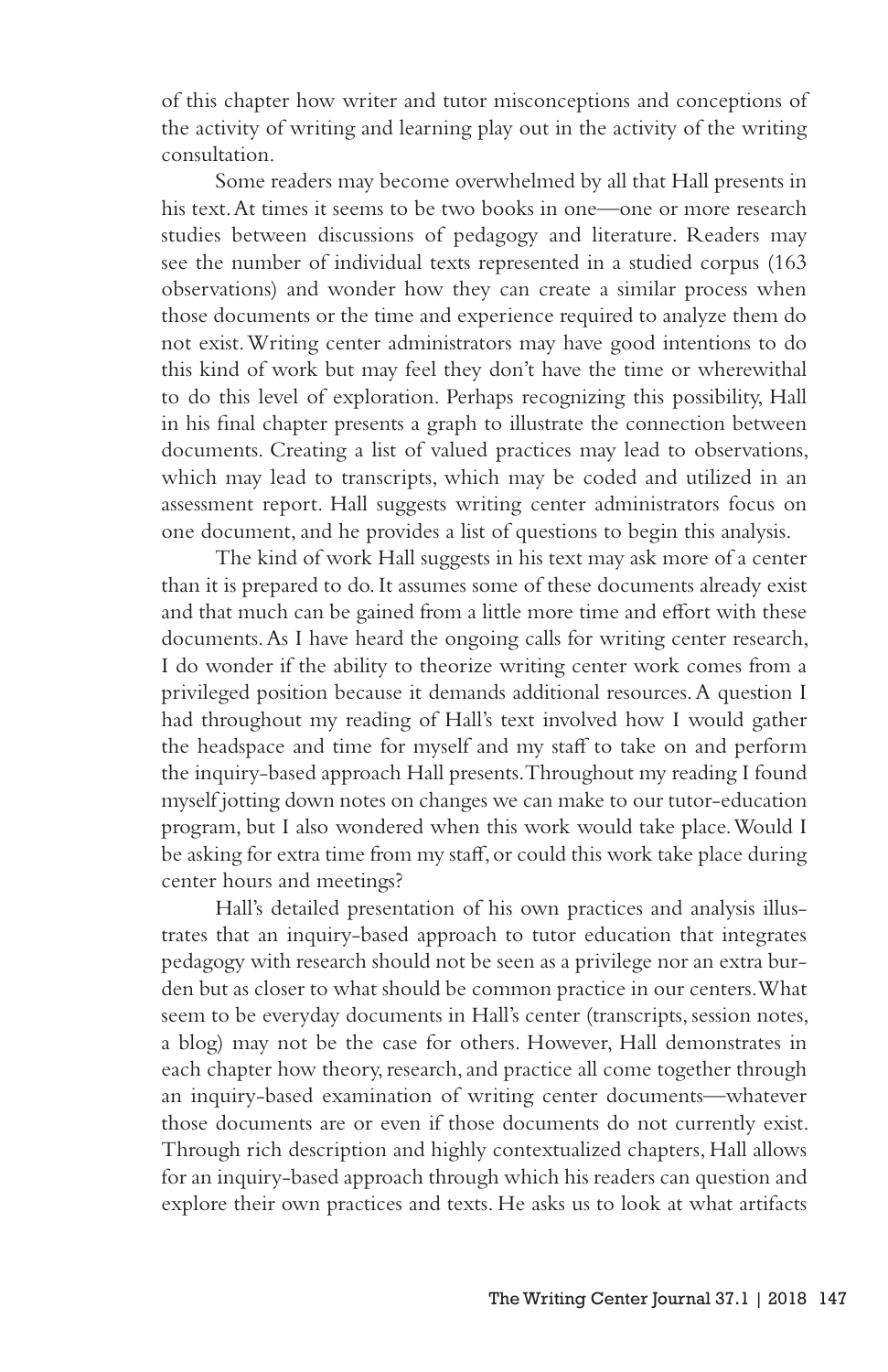of our practice already exist in our centers and shows us how we can pull apart these artifacts to uncover our values and practices. Though it remains overwhelming to imagine the possibilities for what I can do within my own center as we examine our documents, after reading Hall's text, I have new ideas and frameworks for how I will help our peer tutors navigate the tension they experience when putting into practice their beliefs about their role and work as writing tutors. Together we will explore their questions in hopes of helping them develop a more comfortable practice that will be informed by theory and research.

## Acknowledgments

*I would like to thank Sharayah Bower, Maya Kikuchi, and Alba Newmann Holmes for their helpful feedback on earlier drafts. I also want to thank the Writing Associates who inspire me to keep thinking about our shared practices.*